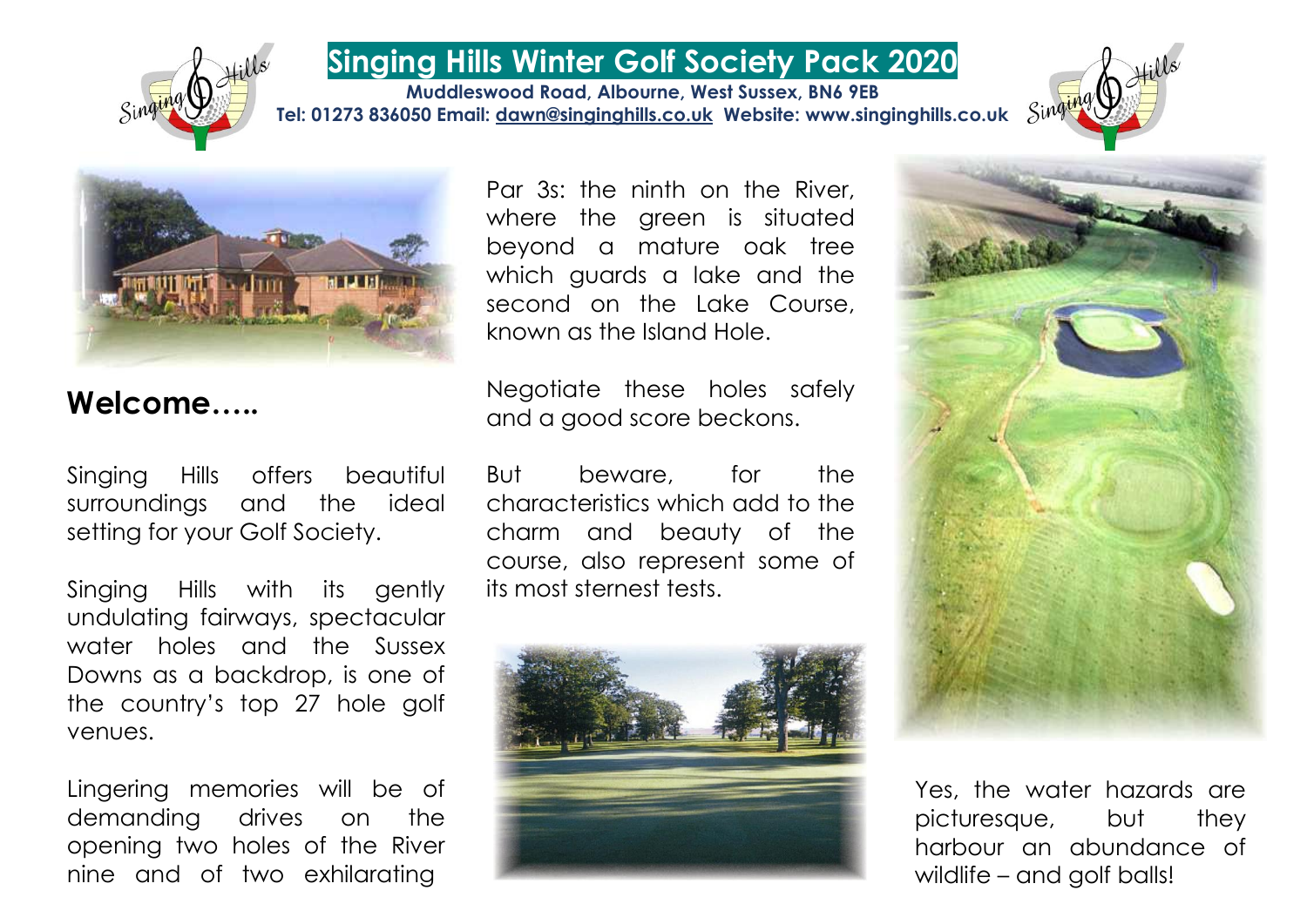# **Winter Breakfast Package**

30<sup>th</sup> October 2020– 28<sup>th</sup> March 2021 Monday - Friday (Excluding Bank Holidays)

Full English Breakfast & Coffee/Tea Followed by 18 Holes of Golf £29.00 per person (Minimum 4 people required)

į

# **Winter Standard Package**

30<sup>th</sup> October 2020 – 28<sup>th</sup> March 2021 Monday - Friday (Excluding Bank Holidays)

Coffee & Bacon Roll 18 Holes of Golf One Course Winter Meal £33.50 per person (Minimum 12 people required)

L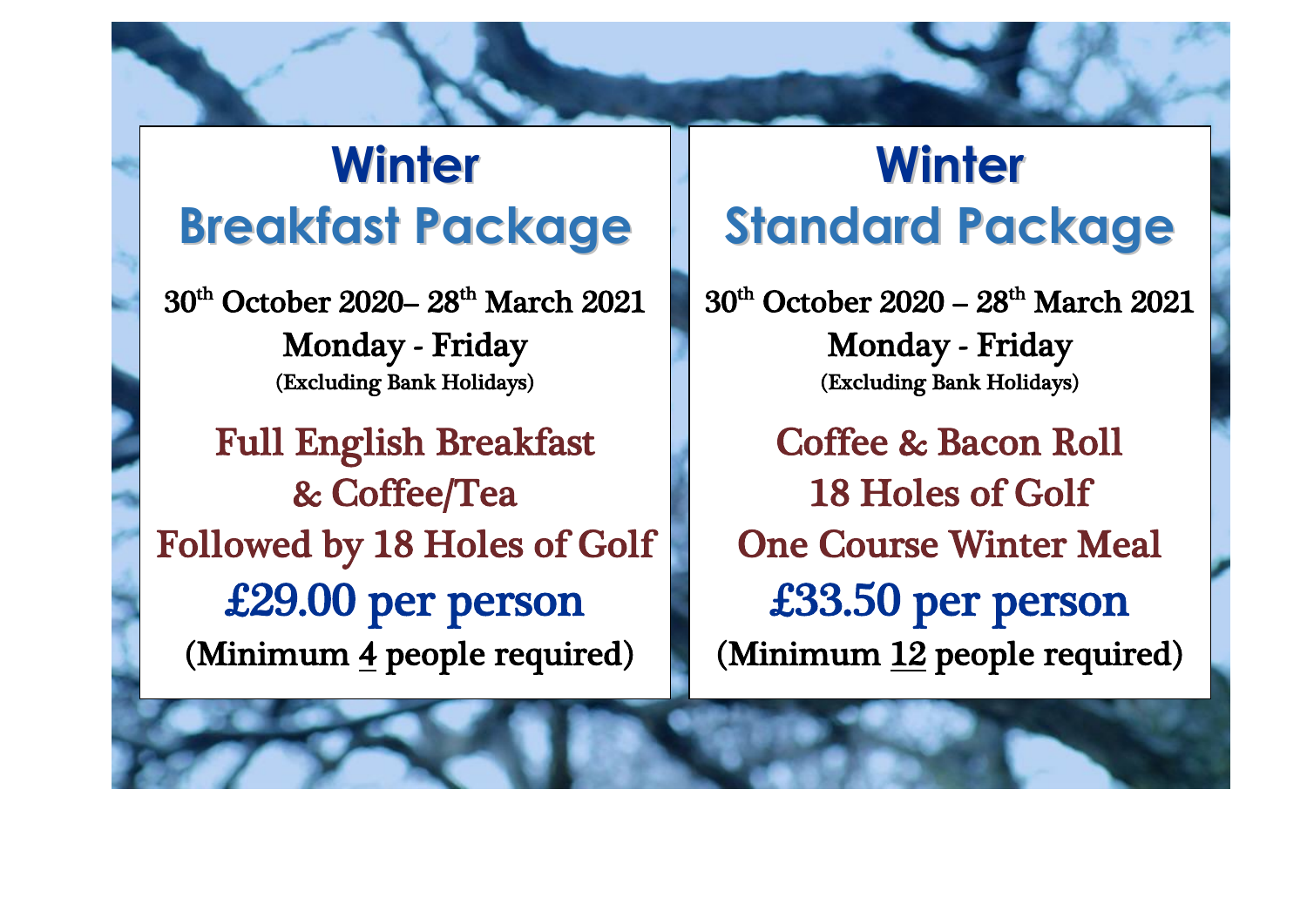## **Singing Hills - Winter Menu Selection**

Honey Roasted Ham Egg & Chips

Malaysian Style Chicken Curry Basmati Rice & Naan

Hunter's Chicken Pan Fried Chicken Breast, BBQ Sauce, Smoked Bacon & Cheese Lyonnaise Potato, Buttered Green Beans

> Homemade Steak & Ale Pie Mashed Potato, Peas

Sausage, Mash & Peas Onion Gravy, Crispy Onion Rings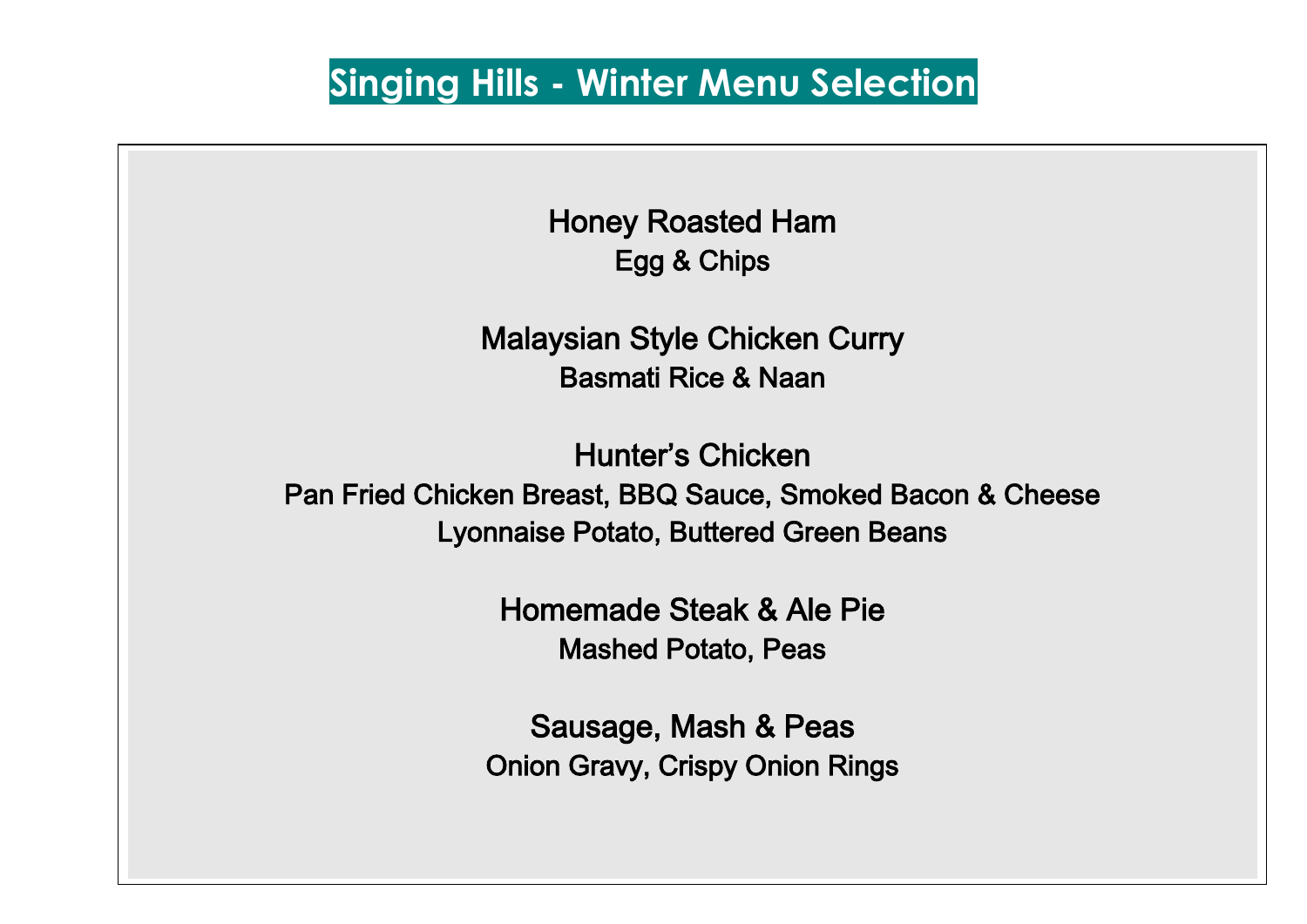#### **WINTER STANDARD SOCIETY PACKAGE**

Available for a minimum of **12** people.

#### **BOOKING FEE / DEPOSIT**

(non-refundable)

Required within **14 days** of receipt of your provisional Society Day Booking Letter

| For groups up to 25 | £100.00 |
|---------------------|---------|
| For groups of 25-49 | £150.00 |
| For groups of 50-80 | £250.00 |
|                     |         |

**For groups in excess of 80 £400.00**

In any case where the estimated total cost exceeds £2,000.00 we reserve the right to seek 50% payment up to 6 weeks in advance.

#### **NUMBERS ATTENDING**

**FINAL NUMBERS MUST BE CONFIRMED AT LEAST 3 DAYS PRIOR TO VISIT, OR 7 DAYS PRIOR FOR GROUPS OF 30 OR MORE.** 

**WE REGRET THAT NO ALLOWANCE FOR REDUCTION OF CONFIRMED NUMBERS WILL BE MADE THEREAFTER.** 

#### **ANY ALTERATIONS TO THE ORIGINAL BOOKING MUST BE IN WRITING / EMAIL.**

#### **PAYMENT**

**All payments for your Society Day must be settled prior to leaving on the day, unless other payment arrangements have previously been agreed in writing by Singing Hills Golf Course Limited.**



### **GOLF SOCIETY TERMS & CONDITIONS**

The following credit cards are accepted:- Mastercard, Visa, Diners Club, American Express & Switch.

**ON ARRIVAL – IT IS ESSENTIAL THAT THE SOCIETY ORGANISER REPORTS TO THE GOLF SHOP TO BOOK IN THE SOCIETY GROUP, TO COLLECT CARDS, COURSE INFORMATION AND COMMUNICATE BETWEEN BOTH PARTIES ANY CHANGES WHICH MAY AFFECT THE GOLF OR THE RESTAURANT ARRANGEMENTS.**

#### **DRESS CODE**

Our Dress Code will be enforced at all times.

#### **ON THE COURSE**

Players are expected to wear suitable golf or leisure attire. Proper golf shoes must be worn. Absolutely no jeans, T-shirts without collars, tracksuits, beach, football or combat shorts. Shorts are permitted but they must be tailored and worn with sports socks.

#### **IN THE PAVILION**

Smart casual clothing may be worn, including tailored shorts during the daytime (no T-shirts without collars). Smart Jeans permitted.

Spiked shoes may be worn in the Bar, Shop and Changing Room areas only, unless otherwise directed by notices.

No clothing soiled by wet course conditions.

**ALL SECRETARIES / ORGANISERS OF SOCIETIES OR GROUPS TO ENSURE ALL ARE REMINDED OF THE DRESS CODE. OUR STAFF ARE INSTRUCTED TO REFUSE PLAY ON THE COURSE OR ENTRY INTO THE PAVILION FOR ANYONE WHO IS IMPROPERLY DRESSED**

#### **COURSE RULES & TROLLEY INFORMATION**

- 1.Please adhere to the tee reservations as others will have booked after your society.
- 2.Do not take trolleys onto the tees or beyond white lines in front of greens.

3.Avoid slow play.

- 4.An update of **course conditions** and **the use of trolleys or trolley bans** will be updated on our website by 07.30 each morning.
- 5. Buggies or similar ride-on vehicles, (unless hired from Singing Hills) may not be used, unless licensed.

#### **GENERAL INFORMATION**

- 1. The Clubhouse is strictly NO smoking.
- 2.NO mobile telephones to be used on or within close proximity of the course. In the Pavilion phone calls are requested to be taken outside.
- 3.Attention is drawn to Health and Safety playing guidelines detailed on every scorecard.
- 4. Society organisers will be held liable for any damage caused to Singing Hills property before, during and after the event.
- 5. No other refreshments, other than those bought at Singing Hills, to be consumed on the premises.